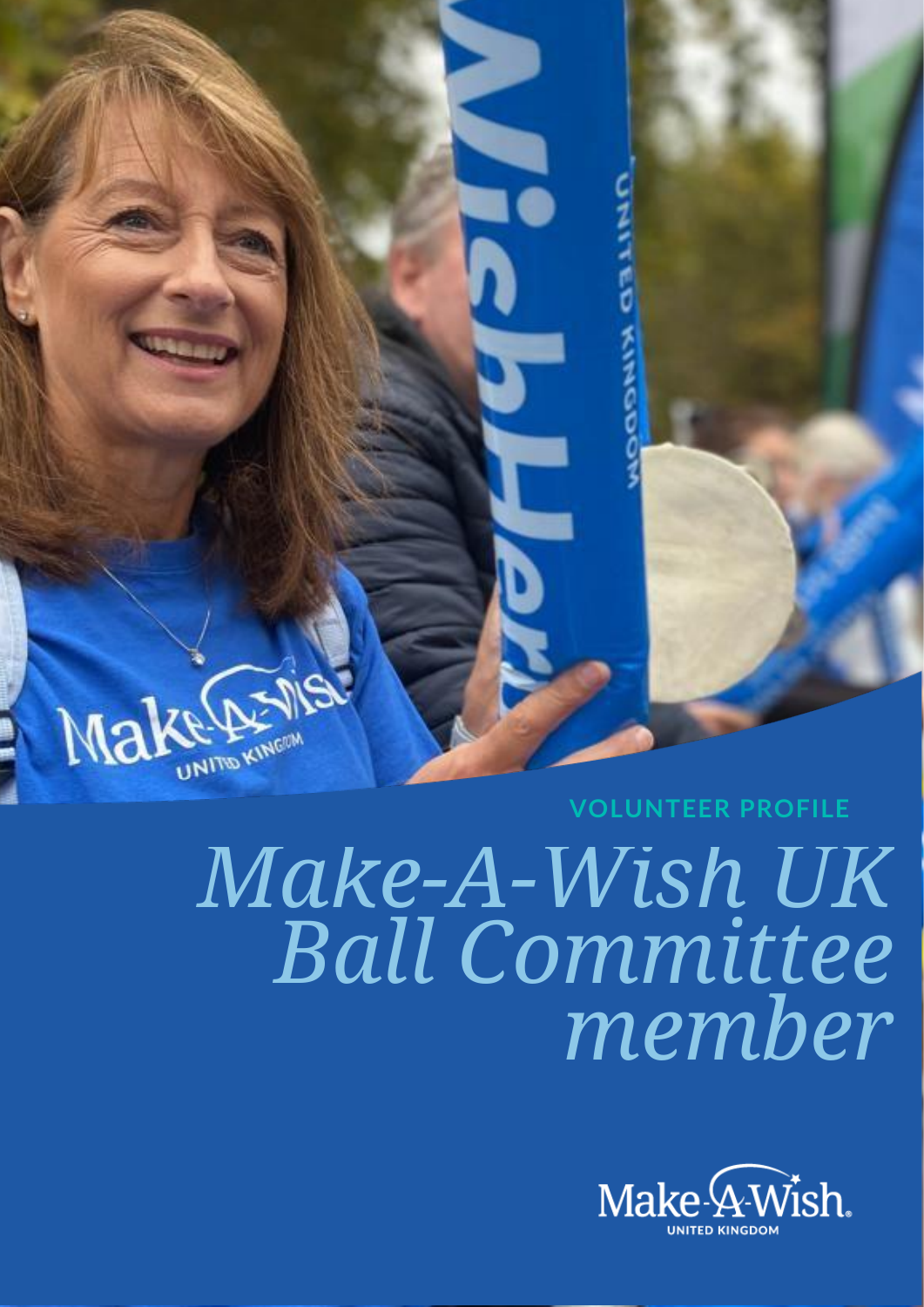

## **Volunteer Role Description** Make-A-Wish UK Ball Committee member

**More than 60,000 children in the UK have been diagnosed with a critical condition, changing their lives and the lives of their families forever.** For them, the joy of childhood is brought to an abrupt end, with treatment, hospital appointments and sleepless nights taking over.

The power of a wish revives a childhood stolen by critical illness. It brings light and joy to children and their loved ones and leaves a profound and lasting impact on all their lives.

But we can't be that light for everyone. It takes an army of volunteers like you to help these children feel like children again. Together, we have the power to **#LightUpTheDarkness.**

#### **WHAT WILL I BE DOING?**



Make-A-Wish UK has historically run high-end Balls which have always been a highlight of our events calendar. The Balls have helped to raise crucial funds to grant life-changing wishes for children with critical illnesses. Each year the events have gone from strength to strength and have raised hundreds of thousands of pounds. The events have previously welcomed more than 300 guests to enjoy an evening of glitz and glamour with a champagne reception, three-course dinner and a host of exciting fundraising initiatives including a live and silent auction and wishes for sponsorships. This year's Ball will be held at Old Billingsgate on Saturday 26th November 2022 and our target is to reach 400 guests.

As a **Make-A-Wish UK Ball Committee Member** you will be passionate and dedicated and help us to continue to grow the success of this event. You will be supporting with a range of tasks in the planning, preparation and delivery of the ball including sales, prize sourcing and ensuring the smooth running of the event on the night.

#### **HOW WILL I BE SUPPORTED?**



Ian Morton is the chair of our Make-A-Wish UK ball committee and will lead on the organisation and management of this event. Ian is one of our patrons and also the CEO of IM Marketing; having previously worked for 20<sup>th</sup> Century Fox, Odeon and Warner Bros. Ian brings fantastic knowledge in establishing brand partnerships with entertainment properties, maximising audience delivery and brand authenticity which helps drive the success and continued growth of this event.

As well as being supported by Ian, you will receive support from our special events and volunteering teams and have the opportunity to participate in volunteer activities including training and our Volunteer Voices sessions.

### **WHAT ARE MY CORE TASKS?**



Using the Make-A-Wish values of **Be Magical**, **Be Inclusive** and **Be Inspired** you will:

• Use your networks and contacts to maximise ticket and table sales. We expect each committee member to reach into their networks and sell a minimum of three tables for this event. We seek to secure attendance from high-net worth individuals and corporates who can both commit to the cost of the table and have capacity to spend on the night to ensure we raise as much money as possible to fund wishes for more critically ill children.

Registered Address: Make-A-Wish Foundation UK, Seventh Floor, Thames Tower, Station Road, Reading RG1 1LX make-a-wish.org.uk 01276 40 50 60 Charity Registration No. (England and Wales) 295672 / (Scotland) SC037479 Company Registration No. 2031836

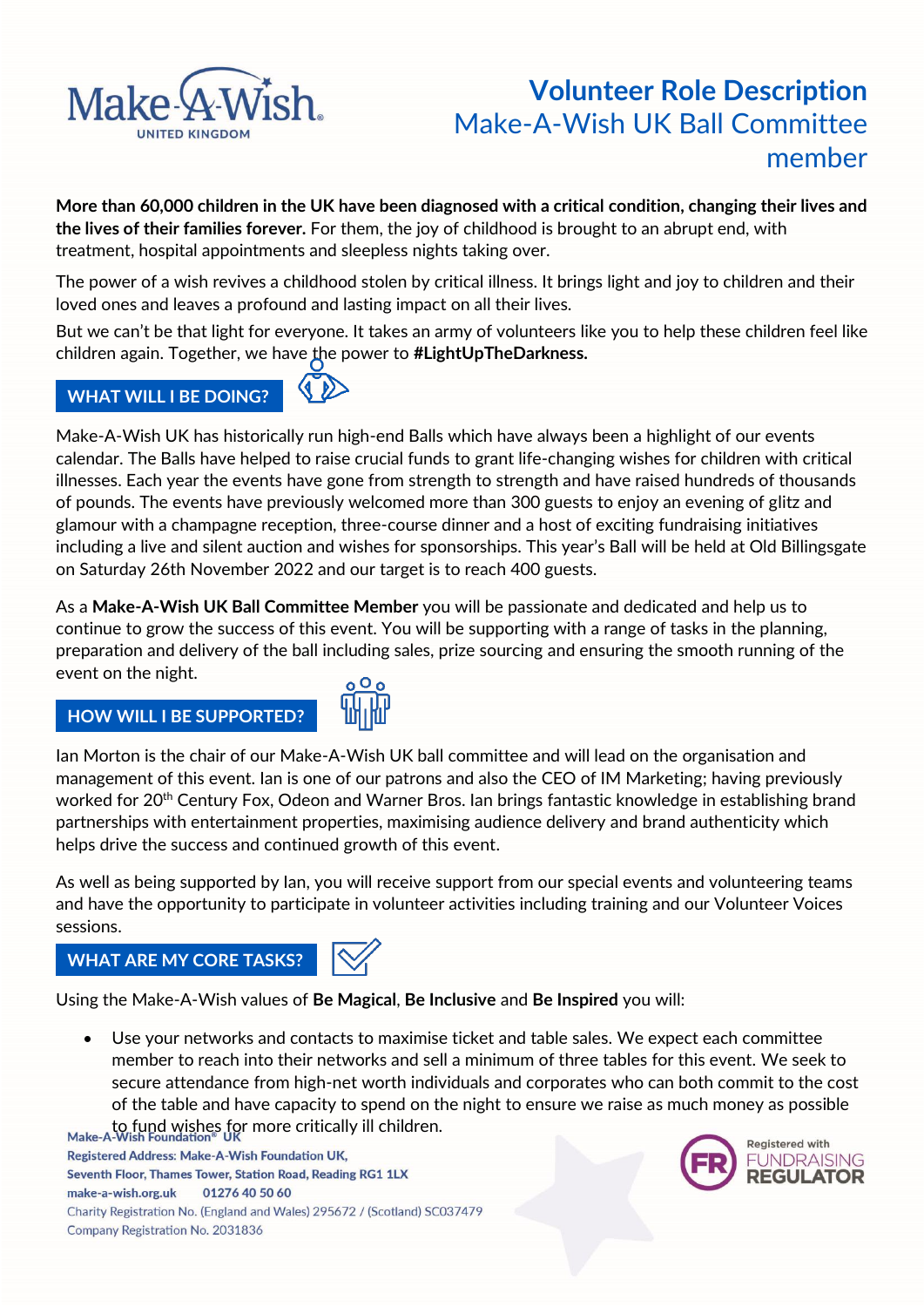

- Source at least 5 silent auction prizes with a minimum value of £250 for the silent auction that we host on the night
- Support in securing once-in-a-lifetime prizes for the main auction these would be at a minimum value of £7,000 and we ask all committee members to help in securing these
- Support with securing sponsorship, entertainment and other opportunities to maximise the success of the ball
- Attend and support the event on the night

#### **WHAT SKILLS/ATTRIBUTES DO I NEED?**

We are looking for someone who:

- Has the contacts and networks to be able to maximise table sales and prize sourcing, and is confident in approaching those contacts
- Can commit to attending committee meetings in London, roughly every 6 weeks
- Has the skills, knowledge and experience to create the best experience possible for high value guests and celebrities
- Is organised and able to think on their feet if needed
- Is flexible, self-motivated, energetic, enthusiastic and passionate about the work of Make-A-Wish

#### **WHERE WILL I BE BASED?**

This volunteer role can be done flexibly and from home in terms of engaging your networks and sourcing prizes. However, you will need to be available to travel to London regularly for committee meetings and for the event itself.

#### **WHAT DO I GAIN?**



You will be helping to raise valuable funds that make the wishes of critically ill children and young people come true and making a difference not just to their lives, but to that of their family members. A wish builds resilience, confidence, hope and aspirations within the wish child, as well as creating lasting memories. Through supporting our special events you will also be helping to raise the profile of Make-A-Wish UK which will help us to reach more children and communities. In addition, you will:

- Be part of the national Make-A-Wish UK team and community
- Be impactful, by using your own skills and expertise and develop new skills and knowledge
- Be impactful, by using your contacts and networks to raise both the funds and profile of Make-A-Wish UK

#### **HOW DO I FIND OUT MORE?**



If this role sounds like you why not complete our volunteer application form. If you have any questions or would like an informal chat please email [volunteering@makeawish.org.uk](mailto:volunteering@makeawish.org.uk) and we will arrange for either our Special Events Officer or the Committee Chair to contact you.

Make-A-Wish Foundation® UK Registered Address: Make-A-Wish Foundation UK, Seventh Floor, Thames Tower, Station Road, Reading RG1 1LX make-a-wish.org.uk 01276 40 50 60 Charity Registration No. (England and Wales) 295672 / (Scotland) SC037479 Company Registration No. 2031836